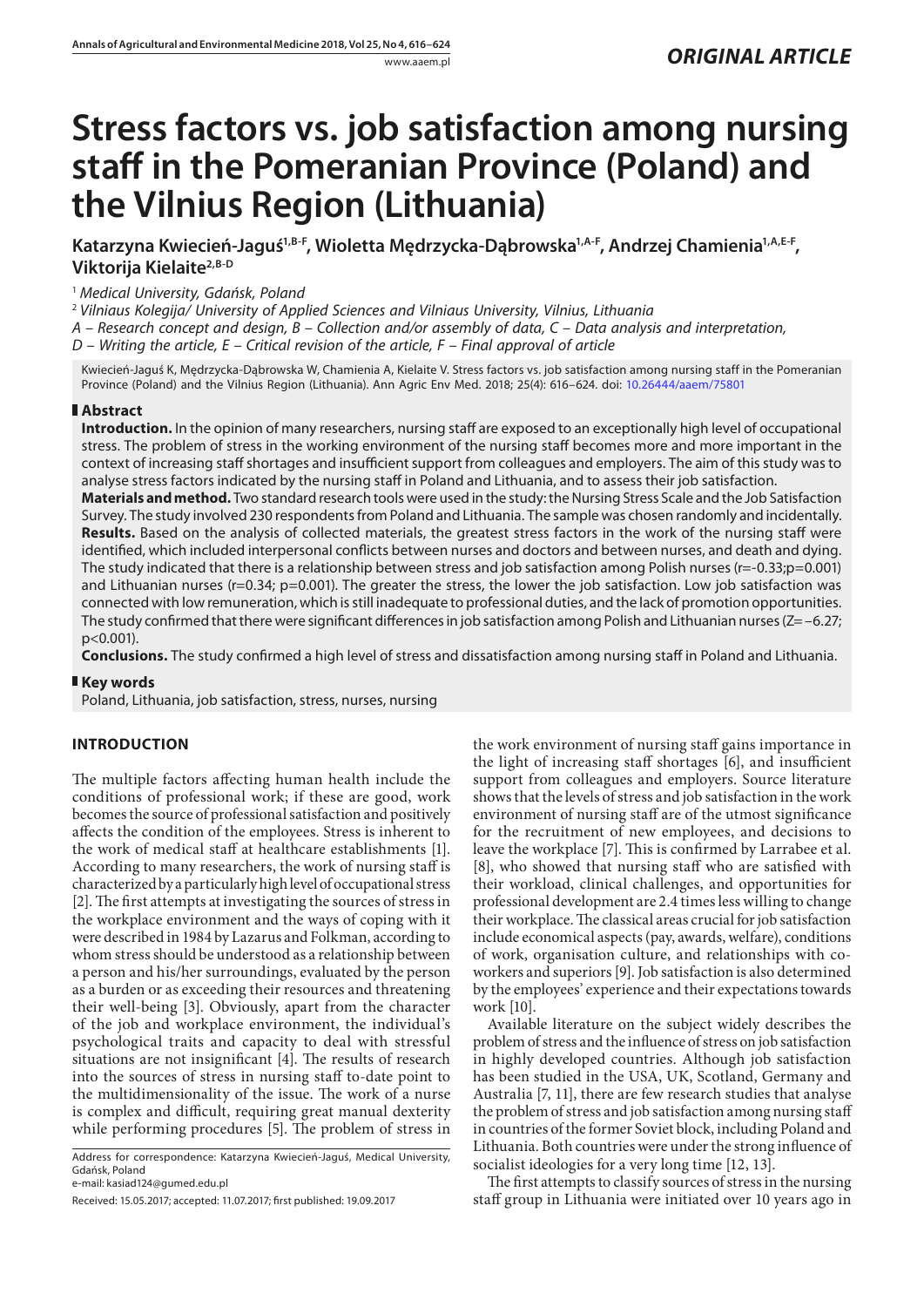Katarzyna Kwiecień-Jaguś, Wioletta Medrzycka-Dabrowska, Andrzej Chamienia, Viktorija Kielaite. Stress factors vs. job satisfaction among nursing staff...

intensive care units [14]. Two years later, the first research into job satisfaction among nurses in Lithuania was published and covered the problem of occupational burnout in cardiology wards [15]. In Poland, too, the problem of stress and job satisfaction among the nursing staff is not new, but in the light of the lack of organisational solutions at workplaces and improvement in this area, they seem to have been forgotten [16]. The nursing profession in Poland is one of the top social trust professions [17]. Despite this high assessment, the work of the nursing staff is still undervalued. This is clearly indicated given the evaluation of working conditions and job satisfaction among nursing staff with long work experience [18]. Because of insufficient system solutions, as well as the lack of opportunities for further development [16, 18], the interest in nursing is not satisfactory [19].

Lithuania, similar to other European countries, including Poland, has faced the problem of shortages in the nursing staff for a long time. In accordance with statistical data from 2017, an estimated 538 nurses serve 100,000 inhabitants. In Poland, there are 134,539 registered and working nurses and midwives, but there is no detailed information about the number of nursing staff per 100,000 inhabitants [20]. For example, in other European countries, this ratio is much higher and reaches: Slovenia 86.1/10,000, Czech Republic 87.9/10,000, Norway 319/10,000, Finland 174/10,000, Switzerland 159/10,000, and Sweden 150/10,000 [21].

# **OBJECTIVE**

The purpose of this study was to analyse the stress factors indicated by the nursing staff in Poland and Lithuania, and assess their job satisfaction.

#### **MATERIALS AND METHOD**

The study utilized a descriptive, comparative research design. For the purpose of the study, nurses employed in (public and private) health care centres in the Pomeranian Province in Poland and the Vilnius Region were invited to participate The study subjects were employees of different healthcare establishments such as hospitals (internal and cardiology departments, emergency departments, anesthesiology and intensive care units), primary health care, the teaching and educational community, and nursing homes. In the Pomeranian Province, the study involved 3 hospitals, whereas in the Vilnius Region the research project was conducted also in 3 public hospitals, as well as one private medical centre, 2 primary health care centres and 2 nursing homes. The sample was chosen randomly and incidentally. Each nurse who agreed to take participate in the project was informed that the study was anonymous and that the outcome would be used solely for scientific purposes. Questionnaires prepared for the study were distributed in health care centers by members of the research team. A representative of the research team provided each nurse taking part in the study with a questionnaire and a covering letter, instructions, and an unmarked white envelope. Having filled in the questionnaire, the respondents were requested to leave it in a specially prepared box. The plan was to distribute the questionnaires to 500 respondents. 230 nurses agreed to take part in the study, of whom 18 filled-in questionnaires incorrectly and

were excluded from the statistical analysis. Representatives of other medical professions – doctors, paramedics, dieticians, physiotherapists and pharmacists, could not participate in the research project. The project was multicenter and took over a year to complete.

Self-report questionnaires were used for data collection. To analyze the specific stressors associated with the daily work of nursing staff, the project used a standardized study tool, namely, the Nursing Stress Scale NSS), designed by Gray-Toft and Anderson [22], and includes 34 statements on potentially stressful situations in the daily work of nursing staff. According to the original key, responses are given on the basis of a 4-point Likert-type scale, where 'never' is allocated one point, and 'very often' is allocated 4 points. The total points scored by marking the appropriate response indicate the degree of the respondent's attitude to the particular experience. The higher the score, the higher the stress rate. According to the original key, particular statements on the scale should be classified under one of 7 measures of stressful situations in a nurse's work, including the following issues: nurse-physician conflicts, nurse-nurse conflicts, inadequate preparation, lack of support from co-workers and employers, workload and uncertainty about diagnostic treatment, death and dying [22].

The second scale used to evaluate job satisfaction was the Job Satisfaction Survey (JSS) developed by Paul S. Spector [23] at the University of Florida in the USA, which contains 36 questions/statements concerning job satisfaction. The scale was created especially for the purposes of research for human service, public, and non-profit sector organizations, although it may also be applicable in other analyses. Answers are scored in line with the key on the basis of a 6-grade scale, where the answer 'disagree very much' scores one point, and the answer 'agree very much' scores 6 points. The total number of points obtained as a result of the selection of the answer by the respondent reflects the strength of his/her attitude towards a given feeling. The higher the number of points, the higher the job satisfaction index. The mean point value exceeding 4 is tantamount to job satisfaction, while answers with the mean value of 3 or less reflect dissatisfaction with work. Mean scores between 3–4 reflect ambivalence. For the 36-item total, where possible scores range from 36–216, the ranges are 36– 108 for dissatisfaction, 144–216 for satisfaction, and between 108–144 for ambivalence Approximately half of the items were written in a positively-worded direction and about half in a negatively-worded direction. Each item was an evaluative statement, agreement with which would indicate either a positive or negative attitude towards the job. For negative questions, calculations were based on a reversed scoring system in compliance with the original answer key. The answer 'disagree very much' scores 6 points, while the answer 'agree very much' scored one point. The JSS scale measures 9 aspects of job satisfaction, including: satisfaction with pay, promotional opportunities, fringe benefits, contingent rewards (appreciation and recognition), supervision, coworkers, the nature of work itself, communication, and work conditions [24].

The authors gave their consents to use the questionnaires in the study. In order for the survey to be carried out among Lithuanian nurses, all the questionnaires were translated into Lithuanian, and then back-translated into English and verified against the original by a native speaker to check the accuracy of the translation. The original versions of the tools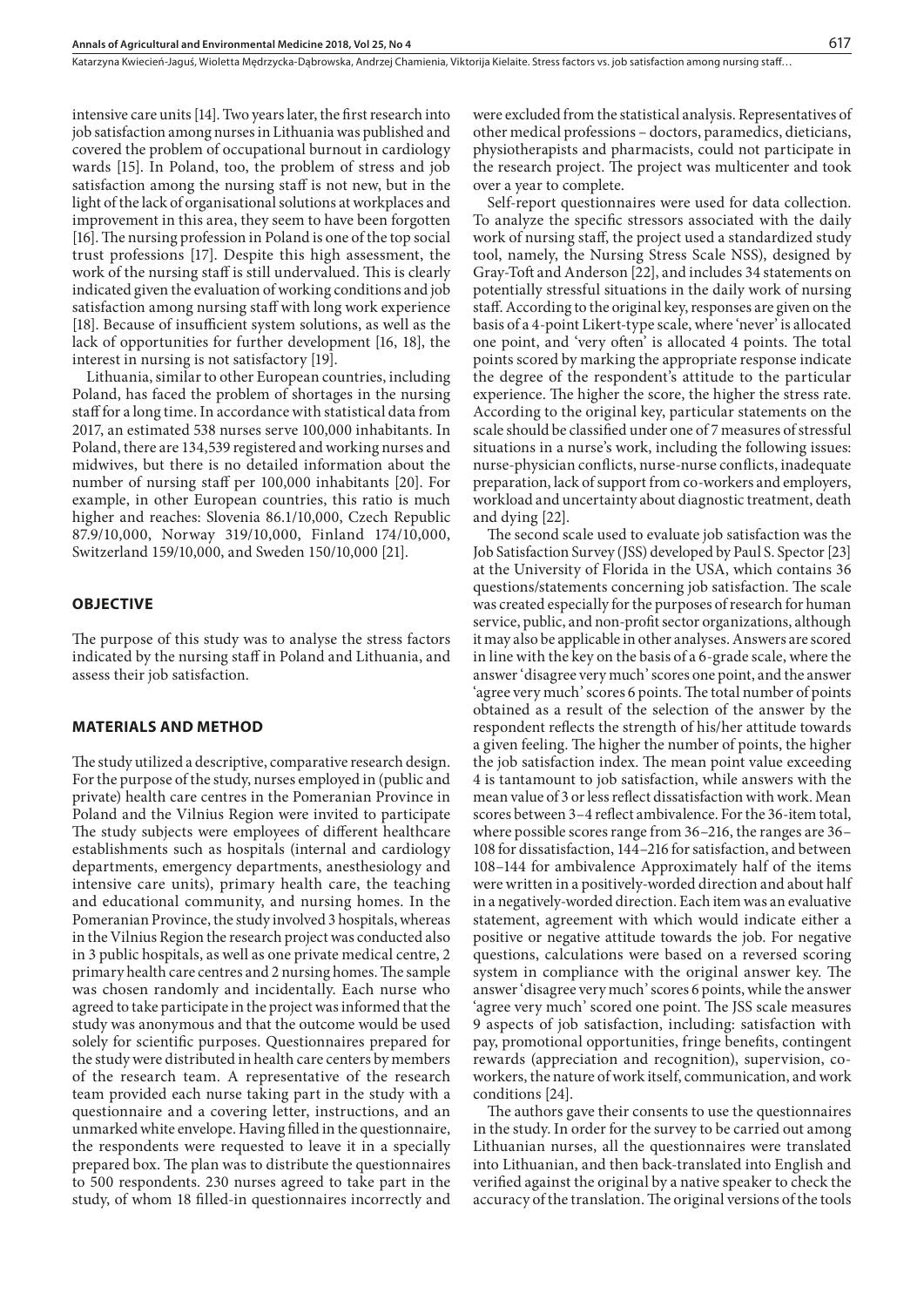were analyzed in terms of factor accuracy, internal coherence and discriminating strength. Reasoning on the internal consistency of the questionnaire scales was performed by calculating Cronbach's a coefficient of internal consistency. The psychometric parameters obtained were satisfactory. The Cronbach's coefficient of reliability in Polish studies for the NNS scales and the JSS scale was 0.925 and 0.747. For the study conducted in Lithuania, the reliability coefficient for the NNS was 0.847, while for the JSS scale – 0.799.

**Ethical considerations.** The study was conducted in the Department of General Nursing at the Medical University in Gdańsk, Poland, in co-operation with the Vilniaus Kolegija and the University of Applied Sciences in Vilnius, Lithuania, and the Department of Research on the Quality of Life of the Medical University of Gdańsk. The project received the approval of the Independent Ethics Committee for Scientific Research at the Medical University of Gdańsk (No. NKBBN/239/2012).

**Statistical analysis.** All the statistical calculations were performed on IBM SPSS 20 software and an Excel spreadsheet. The structure of the study population was described using the sample size and percentage values (percent). Quantitative variables were characterized by means of arithmetic mean, standard deviation, median, and minimum and maximum value. Correlation analysis was used to determine the correlation between particular variables and their strength, by calculating Spearman's rank correlation coefficient. The significance of differences were assessed by means of the Mann-Whitney U test, and the significance of differences between more than 2 groups was verified by means of the Kurskall-Wallis test if the ANOVA test applicability conditions were not met. For a model of 2 correlated variables, Wilcoxon signed-rank test was used (if the conditions for using Student's t-test were not fulfilled, or for variables measured on an ordinal scale). The significance level assumed in all the calculations was p<0.05.

## **RESULTS**

**Socio-demographic characteristics.** 230 respondents participated in the study, of whom 212 correctly completed the questionnaires and were included in the follow-up statistical analysis – 106 from Poland and 106 from Lithuania. Most of subjects, both in Poland and Lithuania, were women. The age of respondents ranged from 22–57, with largest group were respondents aged 31–40. In Poland, they accounted for 39.6% (n=42), and in Lithuania – 40.6% (n=43). The second, similarly numerous group were respondents aged 41–50. In Lithuania, they accounted for 41.5% (n=44), and in Poland for more than 36.8% (n=38). An analysis of the studied nurses' education showed that a bachelor's degree was predominant in both study groups. The work seniority of the studied nurses was examined in terms of overall seniority. The most numerous group of respondents were nursing staff with 16–20 years' experience. In Poland, their percentage was 29.2% (n=31), and in Lithuania – 21.7% (n=23). The second similarly numerous group were employees with 21–25 years experience – 22.6% (n=24) in Lithuania, and 17.9% (n=19) in Poland. The vast majority of the nursing staff declared being employed at a single establishment; more than 6.6%

(n=7) of Lithuanian nurses were employed simultaneously at 3 establishments, and in Poland they accounted for 1.9% (n=2). The detailed socio-demographic structure is shown in Table 1.

#### **Table 1.**

|                                         | <b>COUNTRY</b>        |                    |                                |  |
|-----------------------------------------|-----------------------|--------------------|--------------------------------|--|
| <b>GENERAL CHARACTERISTICS:</b>         | Lithuania<br>$N(\% )$ | Poland<br>$N(\% )$ | p-value                        |  |
| <b>GENDER</b>                           |                       |                    |                                |  |
| FEMALE                                  | 105(99.1)             | 105(99.1)          |                                |  |
| MALE                                    | 1(0.9)                | 1(0.9)             |                                |  |
| AGE                                     |                       |                    |                                |  |
| $22 - 30$                               | 13(12.3)              | 18(17.0)           |                                |  |
| $31 - 40$                               | 43(40.6)              | 42(39.6)           | $Chi^2 = 16,49$                |  |
| $41 - 50$                               | 44(41,5)              | 39(36.8)           | $p = 0.057$                    |  |
| $51 - 57$                               | 6(5.7)                | 7(6.6)             |                                |  |
| <b>RESIDENCE</b>                        |                       |                    |                                |  |
| <b>TOWN</b>                             | 99(93.4)              | 91(85.8)           | $Chi^2 = 0.01$                 |  |
| <b>COUNTRY</b>                          | 7(6.6)                | 15(14.2)           | $p = 0.992$                    |  |
| <b>MARITAL STATUS</b>                   |                       |                    |                                |  |
| <b>MARRIED</b>                          | 91(85.8)              | 70(66.0)           | $Chi^2 = 3.31$                 |  |
| SINGLE                                  | 15(14.2)              | 36(34.0)           | $p = 0.069$                    |  |
| <b>EDUCATION</b>                        |                       |                    |                                |  |
| 1° IN NURSING                           | 82(77.4)              | 63(59.4)           |                                |  |
| 2° IN NURSING                           | 20(18.9)              | 37(34.0)           | $Chi^2 = 2.59$                 |  |
| 1° IN OTHER FIELDS                      | 3(2.8)                | 1(0.9)             | $p = 0.978$                    |  |
| 2° IN OTHER FIELDS                      | 1(0.9)                | 5(4.7)             |                                |  |
| <b>POSITION</b>                         |                       |                    |                                |  |
| UNIT NURSE                              | 81(76.4)              | 96(90.6)           |                                |  |
| <b>NURSE COORDINATOR</b>                | 17(16.0)              | 3(2.8)             |                                |  |
| <b>WARD NURSE</b>                       | 0(0)                  | 7(6.6)             | $Chi^2 = 7.30$<br>$p = 0.121$  |  |
| <b>HEAD NURSE</b>                       | 6(5.7)                |                    |                                |  |
| OTHER                                   | 2(1.9)                |                    |                                |  |
| <b>SENIORITY</b>                        |                       |                    |                                |  |
| $1 - 5$                                 | 12(11.3)              | 14(13.2)           |                                |  |
| $6 - 10$                                | 12(11.3)              | 12(11.3)           |                                |  |
| $11 - 15$                               | 16(15.1)              | 16(15.1)           |                                |  |
| $16 - 20$                               | 23(21.7)              | 31(29.2)           | $Chi^2 = 51.32$<br>$p = 0.047$ |  |
| $21 - 25$                               | 24(22.6)              | 19(17.9)           |                                |  |
| $26 - 30$                               | 15(14.2)              | 12(11.3)           |                                |  |
| > 30                                    | 4(3.8)                | 2(1.9)             |                                |  |
| <b>NO. OF EMPLOYMENT ESTABLISHMENTS</b> |                       |                    |                                |  |
| 1                                       | 68(64.2)              | 78(73,6)           |                                |  |
| 2                                       | 31(29.2)              | 26(24,5)           | $Chi^2 = 0.60$<br>$p = 0.964$  |  |
| 3                                       | 7(6.6)                | 2(1.9)             |                                |  |
| <b>FORM OF EMPLOYMENT</b>               |                       |                    |                                |  |
| <b>EMPLOYMENT CONTRACT</b>              | 101(95.3)             | 98(92.5)           |                                |  |
| <b>COMMISSION CONTRACT</b>              | 5(4.7)                | 3(2.8)             | $Chi^2 = 0.43$<br>$p = 0.807$  |  |
| CONTRACT                                | 0(0)                  | 5(4.7)             |                                |  |
| <b>WORKING TIME</b>                     |                       |                    |                                |  |
| FULL-TIME                               | 66(61.3)              | 94(88.7)           |                                |  |
| PART-TIME                               | 2(1.9)                | 1(0.9)             | $Chi^2 = 5.23$                 |  |
| <b>HOUR LIMIT</b>                       | 2(1.9)                | 5(4.7)             | $p = 0.156$                    |  |
| TWO FULL-TIME JOBS                      | 36(34.0)              | 6(5.7)             |                                |  |
|                                         |                       |                    |                                |  |

\* chi-square (x <sup>2</sup> ) test, significance level p<0.05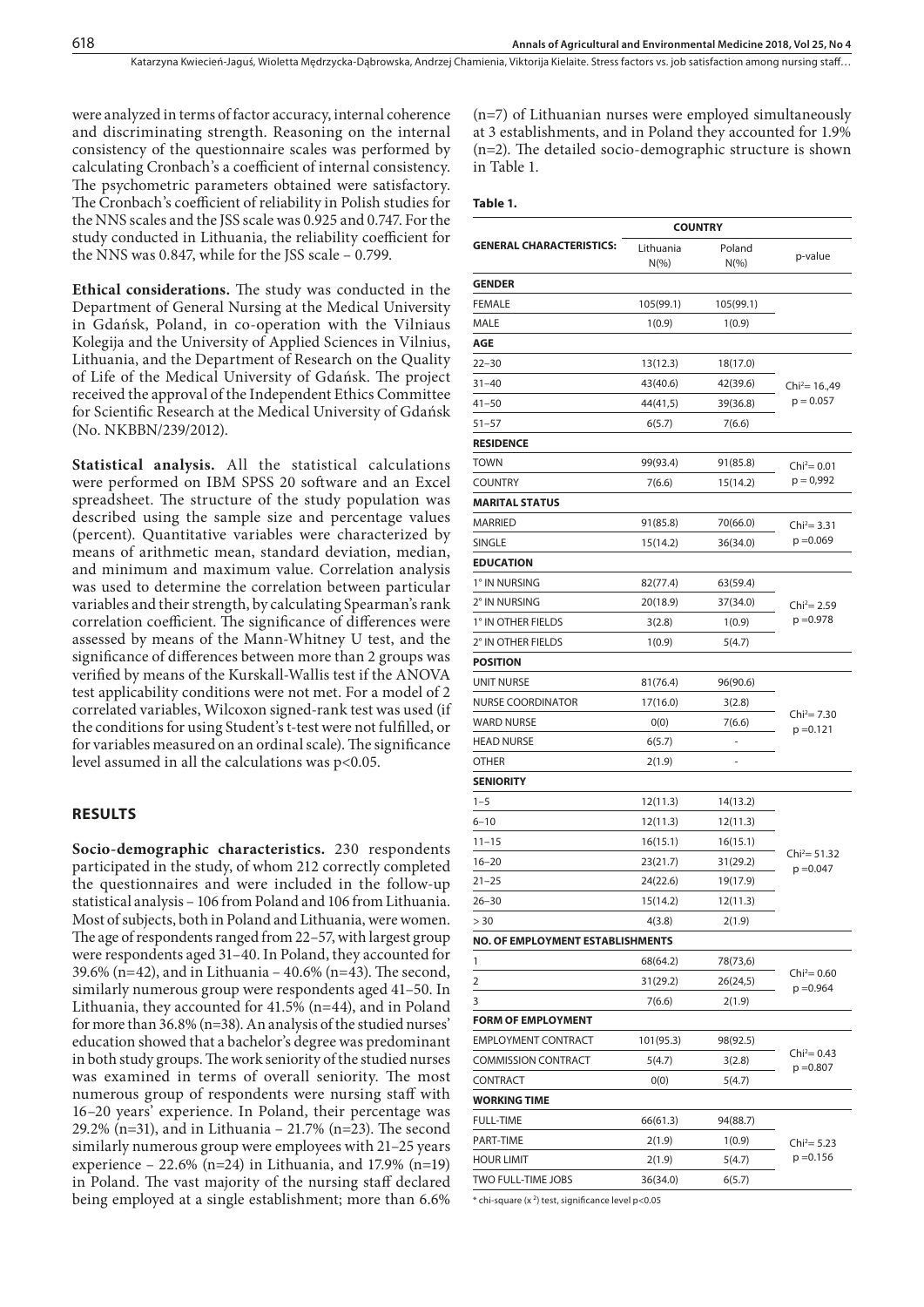**Sources of workplace stress among nursing staff in Poland** 

Katarzyna Kwiecień-Jaguś, Wioletta Medrzycka-Dabrowska, Andrzej Chamienia, Viktorija Kielaite. Stress factors vs. job satisfaction among nursing staff...

**and Lithuania.** According to the mean point values of the participants' particular responses, of the many stress factors in the workplace, the strongest stressors to Polish nursing staff were: death and dying (M 19.11; SD±3.95), workload (M 17.21; SD±3.52), nurse-physician conflicts (M 11.75; SD±2.95) and uncertainty about diagnostic treatment (M 11.75; SD±3.15) (Tab. 2). Analysis using the Spearman test demonstrated a correlation between the level of stress experienced and length of service at the limit of statistical significance. The study showed that the level of stress decreased with length of service (rHO=-0.18; p=0.0066). Analyses using the Mann-Whitney U test confirmed a correlation between the respondents' place of residence and the level of stress. The study showed that those living in urban areas experienced higher levels of stress than those living in rural areas (Z=-2.12; p=0.034). Further analyses revealed no significant correlation between the level of stress and age, or the level of education of the respondents. An analysis of the mean point values of particular responses also led to the determination of the most stressful factors in the daily work of the nursing staff in Lithuania. Of the many stress factors the strongest stressors for the nursing staff employed in Lithuania were: death and dying (M 15.19; SD±3.10), workload (M 14.73; SD±3.13), nurse-physician conflicts (M 10.42; SD±1.85), uncertainty about diagnostic treatment (M 9.22; SD±2.0), nurse-nurse conflicts (M 8.75; SD±2.12), lack of support (M 7.08; SD±1.62) and inadequate preparation  $(M 6.09; SD<sub>±</sub>1.41)$  (Tab. 3). An analysis using the Spearman test demonstrated a statistically significant correlation between the level of stress experienced and age (p=0.022) and length of service (p=0.042). The study demonstrated that the level of stress decreased with age (*rHO*=-0.22; *p*<0.05) and length of service (*rHO*=-0.20; *p*<0.05). The analyses did not reveal any statistically significant correlation between the level of stress and the educational status of the respondents.

#### **Table 2.**

|                                                  | <b>COUNTRY</b>         |      |                     |      |                            |
|--------------------------------------------------|------------------------|------|---------------------|------|----------------------------|
| <b>STRESSORS</b>                                 | Lithuania<br>$N = 106$ |      | Poland<br>$N = 106$ |      |                            |
|                                                  | M                      | SD   | M                   | SD   | p-value                    |
| DEATH AND DYING                                  | 15.19                  | 3.10 | 19.11               | 3.95 | $Z = -6.26$<br>$p = 0.000$ |
| NURSE-PHYSICIAN CONFLICTS                        | 10.42                  | 1.85 | 11.85               | 2.94 | $Z = -3.94$<br>$p = 0.000$ |
| <b>INADEQUATE PREPARATION</b>                    | 6.09                   | 1.41 | 7.01                | 1.69 | $Z = -4.24$<br>$p = 0.000$ |
| <b>LACK OF SUPPORT</b>                           | 7.08                   | 1.62 | 6.71                | 2.13 | $Z = -1.49$<br>$p = 0.137$ |
| NURSE-NURSE CONFLICTS                            | 8.75                   | 2.12 | 11.82               | 3.48 | $Z = -6.44$<br>$p = 0.000$ |
| <b>WORKLOAD</b>                                  | 14.73                  | 3.13 | 17.21               | 3.52 | $Z = -4.58$<br>$p = 0.000$ |
| UNCERTAINTY ABOUT DIAGNOSTIC<br><b>TREATMENT</b> | 9.22                   | 2.00 | 11.75               | 3.15 | $Z = -5.97$<br>$p = 0.000$ |

M – mean; SD – standard deviation; p\* – test of difference between countries, Wilcoxon signed-rank test

**Job satisfaction among the nursing staff.** Based on an analysis of the collected material, job satisfaction was assessed in positive and negative categories. Taking into account the average scoring (above 4 points) and positive factors influencing the perception of job satisfaction, top scores were given to the following responses: 'I like the things I do at work' (M 5.17; SD±1.42), 'I like spending time with my colleagues' (M 5.16; SD±1.08), and 'I like the people I work with' (M 4.82;  $SD<sub>±</sub>1.29$ ). Respondents were proud of their work (M 4.41; SD±1.48) and assessed the competence of their supervisor equally well (M 4.38;  $SD±1.57$ ). A high level of job dissatisfaction was related to work organisation: 'I often have the feeling that I do not know what is going on in the company'  $(M 2.84; SD<sub>±</sub>1.46)$ , 'Many of our rules and procedures make good work performance difficult' (M 2.63; SD±1.55), 'I am not satisfied with the benefits I receive' (M 2.51;  $SD \pm 1.98$ ), 'My work is not appreciated" (M 2.30; SD±1.57), 'I have a lot of tasks to do at work' (M 2.24; SD±1.43), and 'I have a lot of paper work' (M 1.69; SD±1.14). The greatest dissatisfaction was recorded for salaries: 'Salary raises are too rare' (M 1.98; SD 1.92), 'In my opinion, my efforts are not remunerated as they should be' (M 1.65;  $SD±1.19$ ), 'When I think about my salary, I feel unappreciated' (M  $1.62$ ; SD $\pm$ 1.42), 'There are few rewards for people working here' (M  $1.60$ ; SD $\pm$ 1.40), and 'There are additional benefits I do not receive, although I believe I should' (M 1.56; SD±1.31). Calculations based on Pearson's test confirmed that there is a relationship between stress and job satisfaction among the nursing staff (r=-0.33; p=0.001). The greater the stress, the lower the job satisfaction. Further analysis of the collected material based on Spearman's test did not prove any relationship between job satisfaction and education (rHO=-0.09; p=0.337), work experience of the respondents ( $rHO=0,16$ ;  $p=0,108$ ), and age of the nurses taking part in the study ( $rHO=0.15$ ;  $p=0.119$ ). The study enabled the calculation of a general level of job satisfaction of nurses in Poland. The average of 106,31 (SD± 17.43) is high and in accordance with the response key, proving that job satisfaction among the nursing staff in Poland is low.

The nursing staff in Lithuania assigned a high level of job satisfaction to: salaries (M  $5.23$ ; SD $\pm$ 1.07), contacts with colleagues ( $M$  4.78; SD $\pm$ 1.13), and a positive relationship with supervisors (M 4.02; SD±1.37). Such statements as 'I like the things I deal with' (M  $4.72$ ; SD $\pm$ 1.22), 'I am proud of my work' (M 4.53; SD±1.33), 'I like the people I work with' (M 4.55; SD 1.27), and 'My work is pleasant' (M 4.87; SD±1.14) were also assessed positively. Low job satisfaction was recorded for: lack of interest from management staff (M 2.90; SD $\pm$ 1.52), a lot of office work (M 2.53; SD±1.33), many tasks to perform every day (M 2.52, SD±1.40), and lack of opportunities for promotion at work (M 2.45; SD±1.40). The respondents were satisfied with their salary, but gave a negative opinion about the number of raises (M 2.18; SD±1.44). The respondents were highly dissatisfied, as expressed in such statements as: 'There are few rewards for people working here' (M 2.50; SD±1.58), 'When I think about my salary, I feel unappreciated' (M 2.49; SD±1.35), and 'There are additional benefits I do not receive, although I think I should' (M 2.41; SD±1.43). The average value of credits given under negative categories of work evaluation, given the reversed scoring key, proved that the respondents were highly dissatisfied with their work. A detailed list of the negative and positive indicators of job satisfaction among the nursing staff in Poland and Lithuania is presented in Table 3.

Analysis based on Pearson's correlation test confirmed that there is a relation between stress and job satisfaction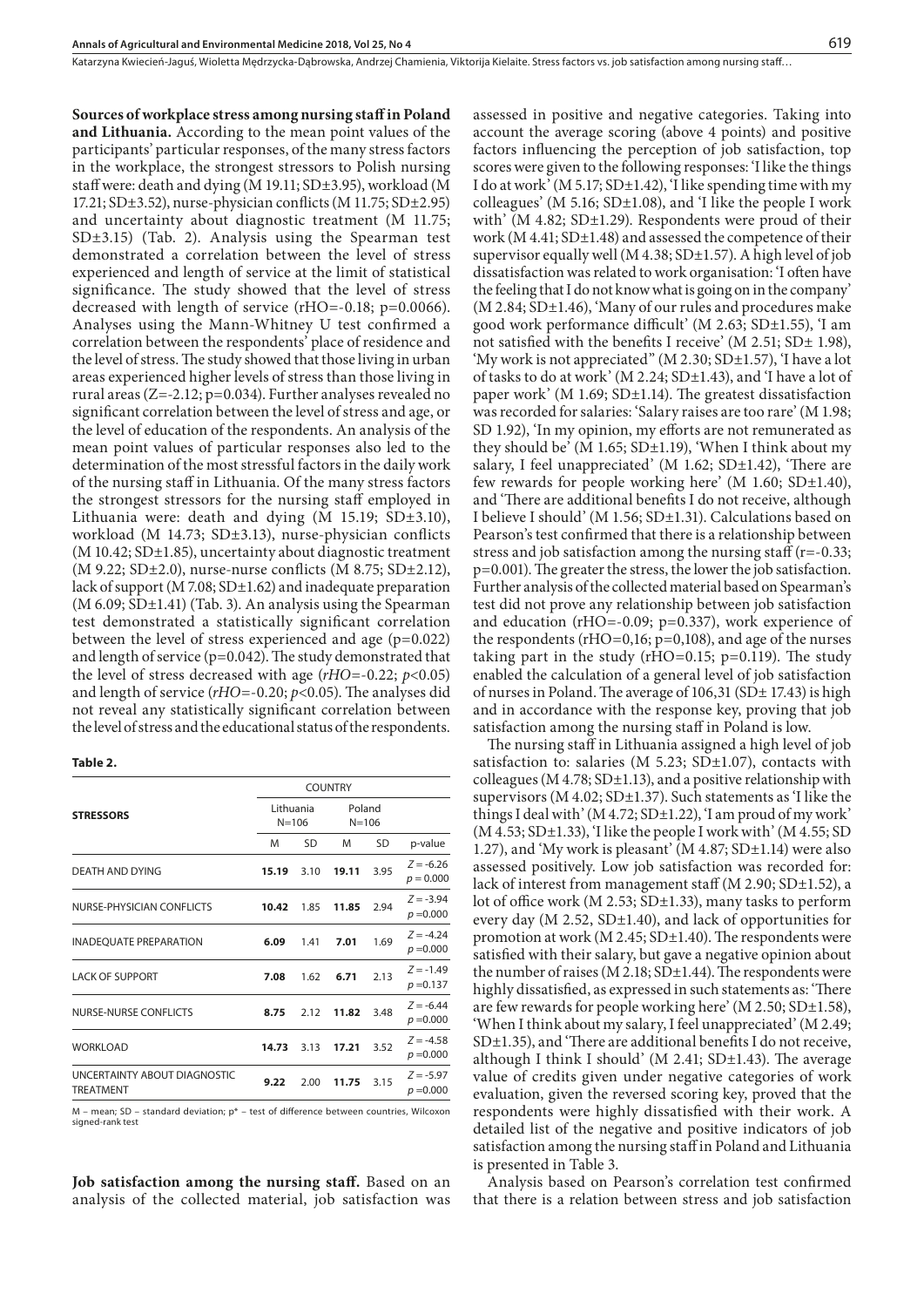Katarzyna Kwiecień-Jaguś, Wioletta Mędrzycka-Dąbrowska, Andrzej Chamienia, Viktorija Kielaite. Stress factors vs. job satisfaction among nursing staff...

|  | v.<br>۰.<br>٠<br>$\sim$ |
|--|-------------------------|
|--|-------------------------|

|                                                                                      | <b>COUNTRY</b> |                  |      |               |                           |
|--------------------------------------------------------------------------------------|----------------|------------------|------|---------------|---------------------------|
|                                                                                      |                | Lithuania; N=106 |      | Poland; N=106 | p-value                   |
| POSITIVE PERCEPTION OF JOB SATISFACTION                                              | M              | SD               | M    | SD            |                           |
| I THINK THAT I RECEIVE GOOD PAY FOR MY WORK                                          | 5.23           | 1.07             | 1.63 | 1.42          | $Z = -8.57$ ; p = 0.000   |
| MY SUPERVISOR IS FULLY COMPETENT IN HIS/HER WORK                                     | 4.23           | 1.33             | 4.38 | 1.57          | $Z = -0.63$ ; p = 0.527   |
| WHEN I DO MY JOB WELL, I AM ADEQUATELY APPRECIATED                                   | 3.63           | 1.40             | 2.49 | 1.58          | $Z = -5.12$ ; p = 0.000   |
| I LIKE THE PEOPLE I WORK WITH                                                        | 4.55           | 1.27             | 4.82 | 1.29          | $Z = -1.59$ ; p = 0.112   |
| COMMUNICATION AT MY COMPANY SEEMS TO BE GOOD                                         | 4.01           | 1.25             | 3.27 | 1.55          | $Z = -3.73$ ; p = 0.000   |
| ANYONE WHO DOES HIS/HER JOB WELL HAS GOOD CHANCES FOR PROMOTION                      | 2.80           | 1.69             | 2.10 | 1.49          | $Z = -3.18$ ; $p = 0.001$ |
| THE BENEFITS I RECEIVE ARE COMPARABLE TO THOSE OFFERED BY MOST COMPANIES             | 3.03           | 1.61             | 2.08 | 1.65          | $Z = -3.82$ ; $p = 0.000$ |
| <b>BUREAUCRACY RARELY DISTURBS MY WORK</b>                                           | 3.47           | 1.37             | 2.95 | 1.76          | $Z = -2.30; p = 0.022$    |
| I LIKE THE THINGS I DO AT WORK                                                       | 4.72           | 1.22             | 5.17 | 1.42          | $Z = -2.69$ ; p = 0.007   |
| PEOPLE ARE PROMOTED IN MY COMPANY AS FAST AS IN OTHER COMPANIES                      | 3.40           | 1.46             | 2.92 | 1.81          | $Z = -2.12$ ; $p = 0.034$ |
| THE PACKAGE OF BENEFITS WE RECEIVE IS FAIR                                           | 3.55           | 1.47             | 1.76 | 1.44          | $Z = -6.61$ ; $p = 0.000$ |
| I LIKE SPENDING TIME WITH MY COLLEAGUES                                              | 4.78           | 1.13             | 5.16 | 1.08          | $Z = -2.54$ ; $p = 0.011$ |
| I AM PROUD OF MY WORK                                                                | 4.53           | 1.33             | 4.41 | 1.48          | $Z = -0.74$ ; p = 0.461   |
| I AM SATISFIED WITH THE PROSPECT OF A SALARY RAISE IN THE FUTURE                     | 3.24           | 1.94             | 1.91 | 1.60          | $Z = -4.83$ ; p = 0.000   |
| I LIKE MY SUPERVISOR                                                                 | 4.02           | 1.37             | 4.57 | 1.54          | $Z = -2.49$ ; p = 0.013   |
| I AM SATISFIED WITH THE PROMOTION OPPORTUNITIES                                      | 3.19           | 1.59             | 2.13 | 1.45          | $Z = -4.30$ ; p = 0.000   |
| MY WORK IS PLEASANT                                                                  | 4.87           | 1.14             | 3.96 | 1.52          | $Z = -4.58$ ; p = 0.000   |
| NEGATIVE PERCEPTION OF JOB SATISFACTION                                              |                |                  |      |               |                           |
| OPPORTUNITIES FOR PROMOTION ARE LIMITED AT MY WORKTHE                                | 2.45           | 1.40             | 3.08 | 1.83          | $Z = -2.67$ ; p = 0.008   |
| I AM NOT SATISFIED WITH THE BENEFITS I RECEIVE                                       | 3.42           | 1.43             | 2.51 | 1.98          | $Z = -3.28$ ; p = 0.001   |
| MANY OF OUR RULES AND PROCEDURES MAKE IT DIFFICULT TO DO OUR JOB WELL                | 2.83           | 1.33             | 2.63 | 1.55          | $Z = -1.27$ ; p = 0.206   |
| I SOMETIMES THINK THAT MY WORK HAS NO SENSE                                          | 4.15           | 1.54             | 3.11 | 1.81          | $Z = -4.02$ ; $p = 0.000$ |
| SALARY RAISES ARE VERY RARE                                                          | 2.18           | 1.44             | 1.98 | 1.92          | $Z = -1.25$ ; p = 0.210   |
| MY SUPERVISOR IS UNFAIR TO ME                                                        | 4.18           | 1.53             | 4.36 | 1.72          | $Z = -0.75$ ; p = 0.453   |
| I THINK THAT MY WORK IS UNAPPRECIATED                                                | 3.27           | 1.56             | 2.30 | 1.57          | $Z = -3.99$ ; p = 0.000   |
| I BELIEVE THAT I MUST WORK HARDER BECAUSE OF THE INCOMPETENCE OF MY COLLEAGUES       | 4.09           | 1.45             | 3.51 | 1.71          | $Z = -3.09$ ; p = 0.002   |
| THE GOALS OF THE COMPANY I WORK WITH ARE NOT CLEAR                                   | 4.24           | 1.38             | 3.61 | 1.72          | $Z = -2.81$ ; p = 0.005   |
| WHEN I THINK ABOUT MY SALARY, I FEEL UNAPPRECIATED                                   | 2.49           | 1.35             | 1.62 | 1.42          | $Z = -4.38$ ; p = 0.000   |
| MY SUPERVISOR IS NOT SUFFICIENTLY INTERESTED IN THE FEELINGS OF HIS/HER SUBORDINATES | 2.90           | 1.52             | 3.40 | 1.80          | $Z = -2.08$ ; p = 0.037   |
| THERE ARE FEW REWARDS FOR THOSE WHO WORK HERE                                        | 2.50           | 1.58             | 1.60 | 1.45          | $Z = -4.19$ ; $p = 0.000$ |
| I HAVE A LOT OF DUTIES TO DO AT WORK                                                 | 2.52           | 1.40             | 2.24 | 1.43          | $Z = -1.80$ ; p = 0.072   |
| I OFTEN HAVE THE FEELING THAT I DO NOT KNOW WHAT IS GOING ON IN MY COMPANY           | 3.24           | 1.53             | 2.84 | 1.46          | $Z = -2.14$ ; p = 0.033   |
| THERE ARE ADDITIONAL BENEFITS WHICH I DO NOT RECEIVE, ALTHOUGH I SHOULD              | 2.41           | 1.43             | 1.56 | 1.31          | $Z = -4.23$ ; $p = 0.000$ |
| I HAVE A LOT OF PAPER WORK                                                           | 2.53           | 1.33             | 1.69 | 1.14          | $Z = -4.38$ ; $p = 0.000$ |
| I THINK THAT MY EFFORTS ARE NOT SUFFICIENTLY REWARDED                                | 2.50           | 1.21             | 1.65 | 1.19          | $Z = -4.69$ ; p = 0.000   |
| THERE ARE MANY ARGUMENTS AND INTERNAL CONFLICTS AT WORK                              | 3.67           | 1.60             | 3.41 | 1.64          | $Z = -1.10$ ; $p = 0.272$ |
| OUR DUTIES ARE NOT FULLY EXPLAINED                                                   | 2.63           | 1.41             | 2.35 | 1.36          | $Z = -5.19$ ; p = 0.000   |

M – mean; SD – standard deviation; P\* – test of difference between countries. Wilcoxon signed-rank test

(r=0.34; p=0.001). The study confirmed that the greater the stress, the lower the job satisfaction. Analysis based on Spearman's correlation test confirmed that there is a material relationship between job satisfaction and the work experience and age of the respondents (rHO=0.22; p=0.021). No statistically significant relationship was noted between job satisfaction and work experience (rHO=0.09; p=0.374) or the education of the respondents (rHO=-0.01; p=0.940). To verify further hypotheses, a non-parametric test of statistical significance was used – the Mann Whitney (U-test). The study did not show a relationship between job satisfaction and the workplace  $(Z=-0.09; p=0.922)$  or the working time system of the respondents ( $Z = -1.05$ ; p=0.293).

Based on the analysis of the collected material, job satisfaction of the nursing staff in Lithuania was subject to an overall assessment. The obtained average was 125,42 (SD±18.15). This is high and proved that the respondents had an ambivalent attitude towards their job satisfaction. The general level of job satisfaction calculated on the basis of Wilcoxon's test confirmed that there are significant differences in job satisfaction in Poland and Lithuania  $(Z=-6.27; p<0.001)$ .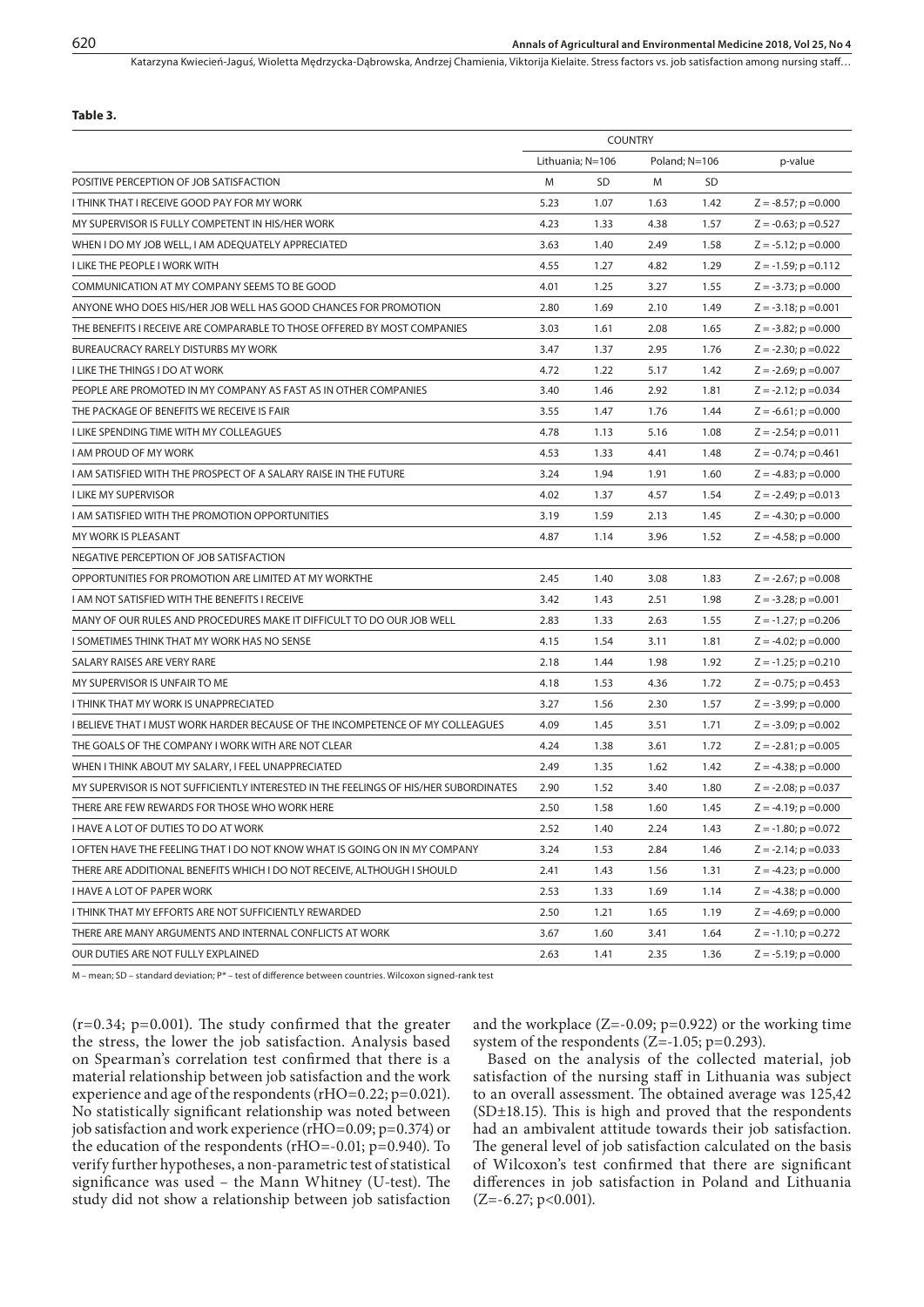## **DISCUSSION**

In the opinion of many researchers, stress is an inherent part of the work of the nursing staff, which influences their capacity of adapting to professional requirements [2, 25]. Long-lasting high stress is directly connected with: worsening physical and mental health of the nursing staff, absence at work, eagerness to change one's job, burnout, and resignation from one's professional career [26]. Exposure to stress factors may contribute to loss of weight, as well as a willingness to use various types of stimulants like alcohol or drugs [27].

Apart from stress factors, the lack of job satisfaction among the nursing staff can be a significant problem which influences service quality and patient satisfaction. The issue of working conditions of the nursing staff has already been mentioned for a long time in the specialised literature. Many researchers indicate that the working conditions and number of nurses or their exposure to stress factors have a significant impact on the safety of a patient [28, 29]. Not all changes in the environment and working conditions of nurses must be connected with financial expenditure. Some stress factors, like conflicts between nurses or between nurses and doctors, or the lack of support and interest from management staff, can be modified. They mostly depend on internal actions taken by health care centres to improve their work organisation.

A study carried out by McHugh on a sample of 95,000 nurses [30] showed that the problem of high burnout and low job satisfaction was recorded in the case of the majority of personnel working at hospitals and nursing homes. Employees negatively assessed mainly such factors as the lack of opportunities for promotion and professional development, financial issues and welfare allowances [30]. The problem of low job satisfaction does not apply to nurses working in other places, like the pharmaceutical industry. Thus, it is not surprising that more and more nurses do not work in their profession or decide to change their employment profile.

The current study enabled identification of the greatest stress factors in the work of the nursing staff in Poland and Lithuania. A detailed analysis of the material confirmed that the category of death and dying generated a high level of stress. The work of nursing staff largely depends on cooperation and interaction among the therapeutic team, the patients and their families. This entails a very strong emotional involvement [31]. The nurse's emotional competence requires her to be able to manage and cope with her own emotions, as well as the emotions of her patients [32]. Detailed analyses of the collected material have confirmed a high rate of elevated stress in the category of death and dying among the nursing staff in Poland and Lithuania. According to Steinhauser et al., this can be due to inadequate preparation of the medical staff for the heavy mental strain associated with death [33]. While caring for a dying patient, nurses notice the meaning and significance of their presence – yet they do not always feel well-prepared for this. The studies conducted by Ryan and Jezewska [34] confirm that over 60% of nurses feel uncertain while providing care to terminal patients. In the authors' own research, the nursing staff also pointed to the lack of adequate preparation for terminal care, insufficient knowledge, a sense of helplessness, and lack of sufficient time [35].

Further stressors in the daily work of nursing staff are nurse-physician conflicts and significant workload. The question of lack of appropriate communication between nurses and physicians is present in numerous scientific studies [36, 37] and may be connected with the enlargement of the scope of professional duties imposed on nurses. In the presented study, the nursing staff of Poland and Lithuania clearly identified nurse-physician conflicts as the principal source of stress in their professional work. The high score for this indicator may be linked to the respondents' level of education. It should be noted that both in Poland and Lithuania, compared to other European countries, for a long time the nursing profession was deprived of professional independence, and a nurse was perceived as a physician's helper [38,39]. Changes in the system of healthcare education, with a view to standardizing the professional competences of nursing staff in the countries of the European Union, have led to increased professional independence and improved clinical skills. An analysis of previous literature clearly demonstrates that a good theoretical background and diploma or other postgraduate studies in nursing, translate into a higher awareness and improved skills of nursing staff [40]. Education is also strongly correlated with nursing staff actively employing scientific research in their daily clinical practice [41].

Another equally important source of nursing stress is excessive workload. Considering the growing shortages in nursing staff [20] and the enlargement of their scope of work duties, the problem of increased workload is becoming more and more distinct and severe [42,43]. A review of the scientific research to-date reveals that excessive workload affects various nursing specialties [42, 43] and is one of the key factors determining the quality of care [11], the incidence of adverse events [44] and the phenomenon of professional burnout [45].

The presented study shows a significant relationship between the level of stress, length of service, and age of the respondents, both with respect to Polish and Lithuanian nurses. These results are similar to the studies by other researchers. Winwood et al. [46] proved that nursing staff with a longer time of service felt much less tired and stressed at work. The authors confirmed that nursing staff with a longer time of service adapt to the varying conditions of work much faster, and cope with stress with much greater ease [46]. The study did not show any statistically significant correlations between the level of stress, work/life balance, or working time. The results obtained, however, differ from those obtained by other authors. Analyses conducted by Shen et al. demonstrated that nurses who were widows or divorcees experienced much higher stress levels than married nurses [47]. Other studies indicate a link between the level of professional stress and having children [48].

Nursing staff in their daily care for patients frequently observe that despite heroic efforts at treatment, the patient's condition deteriorates day by day. The problem of the socalled persistent/obstinate therapies is broadly discussed in the literature. Nurses have often pointed to undertaking aggressive therapies in terminal patients [49]. Decisions regarding the patient's treatment and therapies are the responsibility of the physicians [37]. Nursing staff hardly ever formally participate in the decision-making process regarding the therapeutic methods used, even though patient care and nursing are among the key tasks of nursing staff [50]. The current study confirms that misunderstandings and doubts concerning therapeutic measures taken are still significant stressors for nurses.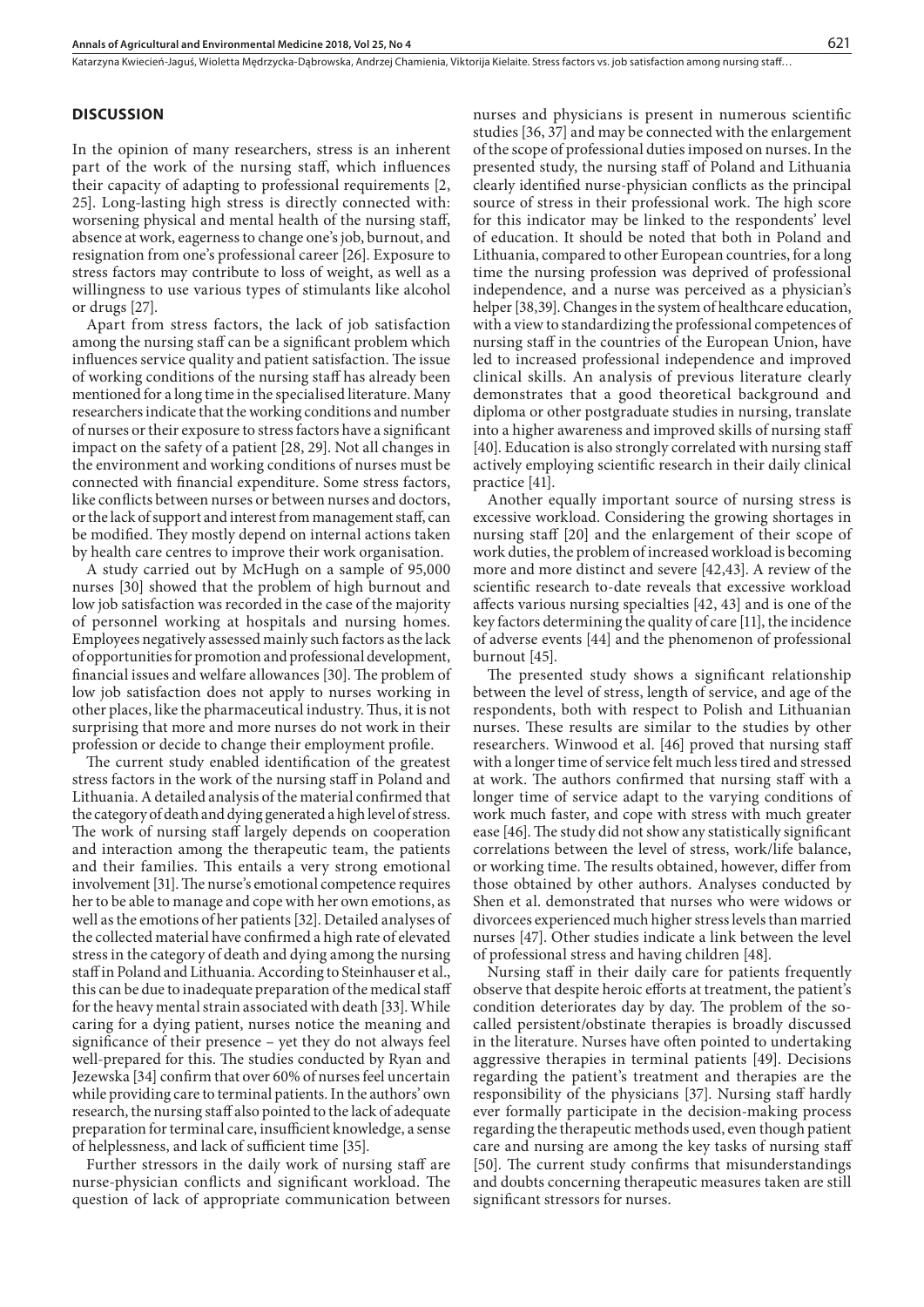The second main factor studied was the relationship between stress and job satisfaction. A careful analysis of the data collected confirmed a relationship between stress and job satisfaction. The outcome of the current study is similar to the outcome of the study carried out by Le Blanc et al. [51] who confirmed that the increase in job satisfaction is strongly connected with the increase in professional requirements. The researchers proved that the most difficult duties requiring substantial involvement from the nursing staff (e.g. participation in medical treatment and patient care) are connected with high job satisfaction. Organisational duties (contacts between nurses and their supervisors, doctors and colleagues) were found to be less demanding and brought about the lowest job satisfaction.

Another aspect of the current study was separating the positive and negative factors based on which work is perceived as satisfactory or not. Analysis of the material collected proved that nurses both in Poland and Lithuania are proud of their profession, like their job and enjoy contacts with colleagues. The differences in their attitude to their salaries are interesting. Both groups agreed that their salaries are disproportionate to their involvement and professional duties. All nurses felt that they are unappreciated and that their professional skills are undervalued. In the opinion of the nursing staff in Lithuania, there is a need for better salaries; nevertheless, most respondents highly evaluated their job satisfaction in terms of salary. Polish nurses were not satisfied with their salaries and did not notice any desired changes in this area.

As regards factors contributing to the negative perception of organisation and to high job dissatisfaction at the same time, the respondents referred to organisational errors at their workplace and a substantial work load. The respondents stated that they did not know the company's goals thoroughly and that opportunities for professional promotion were still a great problem. Nurses also felt a significant work load when their colleagues did not fulfil all their duties. The outcome of the presented study is similar to the outcome of studies carried out by other authors [52, 53, 54]. The study of many health care centres carried out by Aiken et al. confirmed that over a half of nurses who participated in the study referred to significant organisational errors at their workplaces. The respondents noticed a significant load of duties that were very often not connected with patient care, as well as a lack of opportunities for professional promotion, and conflicts with their supervisors [55].

The presented study enabled assessment of the overall level of job satisfaction in the analysed group of nurses. The nursing staff in Poland were highly dissatisfied, whereas Lithuanian nurses had mixed feelings about their job satisfaction. Because of the lack of detailed information about job satisfaction among nurses in Lithuania, it is difficult to compare the results with the results available in the literature, and with the results of Polish studies. The fact that the results of the current study cannot be directly compared with the results available in the literature may be connected with the use of various types of scales in the assessment of job satisfaction, as they not always refer to the assessment of overall job satisfaction based on the JSS scale [54, 56,57]. Analysis of the material confirmed that there is a relationship between age and job satisfaction of the nursing staff. The results of the analysis is similar to the results of studies carried out by other authors. The study carried out by Scot et al. confirms

that younger nurses are most exposed to stress factors in their work, which has a great impact on the development of their long-term job satisfaction. Some authors also point out that there is a relationship between job satisfaction and the level of education of the nurses taking part in the study. The study suggests that higher education translates into higher job satisfaction [55, 58]. This relationship is confirmed by the analysis of the Polish material. The study carried out by Zawacki et al. also confirmed that there is a relationship between gender and job satisfaction [59]. Zawacki et al. reported that male nurses tend to be somewhat more satisfied with their supervisors than female nurses. In the current study, the fact that women outnumbered men made it impossible to analyse the differences connected with gender.

**Limitations of the study.** The research did not analyse all stress factors existing in the work of nursing staff. The analysis did not take into account the respondents' personalities or prior experience in stressful situations. The consequences of exposure to long-lasting stress in the work of the nursing staff was also not taken into account. The specialised literature shows that this is very important for the development of serious health disorders, like sleep disorder, depression or mood disorders. Analysis of job satisfaction did not take into account such factors as expectations related to work, the experience of employees or social and economic conditions. The literature shows that these factors have a significant impact on the manner of the evaluation and perception of job satisfaction.

The study was also limited by the sample chosen for the purpose of the study. The method applied did not take into account a control group.

#### **CONCLUSIONS**

The number of nursing staff in the countries of Europe, including Poland and Lithuania, has been decreasing year by year. This is connected with an increasing demand for nursing care as a result of the ageing of society. Another most frequent factor is resignation from one's job or migration of the nursing staff to highly-developed countries which provide much better working and payment conditions. Analysis of the results of the study confirms that the level of stress at work and the related job satisfaction are of great importance for the recruitment of new employees. The analyses show that the dying and death of patients presents a substantial workload, and that conflicts between nurses and doctors are still great problems for the nursing staff. The study also confirmed a relationship between exposure to stress and job satisfaction. Taking the above into account, it must be remembered that both stress and job satisfaction should be analysed jointly as a multidimensional phenomenon. The analyses confirm that high job dissatisfaction among the nursing staff is connected with bad internal organisation of the workplace, conflicts with supervisors, and a lack of understanding between nurses and their supervisors.

Another problem that still exists is the lack of opportunities for professional promotion. This is confirmed not only by studies carried out in Lithuania and Poland, but by findings recorded in highly developed countries like the USA and the UK. It is heartening that the nursing staff are highly satisfied with or even proud of their job. The outcome of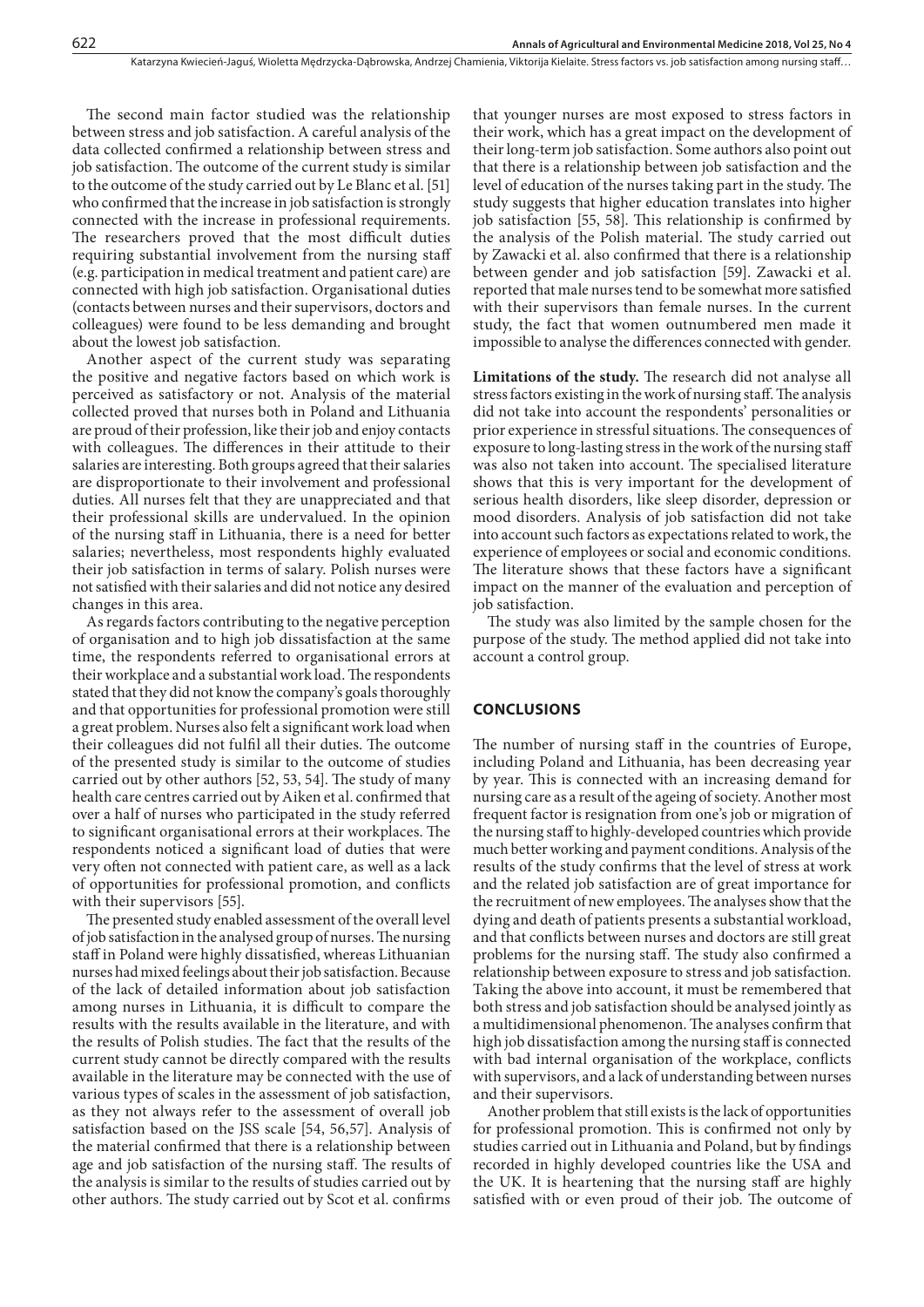Katarzyna Kwiecień-Jaguś, Wioletta Medrzycka-Dabrowska, Andrzej Chamienia, Viktorija Kielaite. Stress factors vs. job satisfaction among nursing staff...

the current allowed the drawing of the conclusion that the nursing profession is not chosen accidentally, but it is chosen by people that have a vocation to be a nurse.

The results of this study can be useful in particular for management staff, managers, and chief and coordinating nurses in the process of identifying stress factors in the everyday work of the nursing staff, and establishing such working conditions that favour professional development and reduce the risk of employee migration to other workplaces. An undeniable problem connected with the development of nursing, not only in such countries as Poland and Lithuania, is the lack of a clearly defined professional career path. The improvement of professional qualifications is not always connected with adequate payment, and the nursing staff feel unappreciated or even marginalised in comparison to other professions.

#### **REFERENCES**

- 1. Yates P, Benson E, Harris A. An investigation of factors supporting the psychological health of staff in a UK emergency department. Emerg Med J. 2012; 29 (7): 533–535.
- 2. Ulrich C.M, et al. Everyday ethics: ethical issues and stress in nursing practice. J Adv Nurs. 2010; 66 (11): 2510–2519.
- 3. Folkman S. Stress, Appraisal and Coping. In: Gellman M.,Turner JR (ed). Encyclopedia of Behavioral Medicine. Springer. New York, 2013. pp 1913–1915.
- 4. Olofsson B, Bengtsson C, Brink E. Absence of response: a study of nurses' experience of stress in the workplace. J Nurs Manag. 2003; 11(5): 351–358.
- 5. Zhou H, Gong Y. Relationship between occupational stress and coping strategy among operating theatre nurses in China: a questionnaire survey. J Nurs Manag. 2015; 23(1): 96–106.
- 6. Simones S, Villeneuve M, Hurst J. OECD Health Working Papers No. 19 Tackling Nurse Shortage in OECD Countries. DELSA/ELSA/WD/ HEA(2005)1. http://www.oecd.org/health/health-systems/34571365. pdf. (accessed: 11.01.2014).
- 7. Bartman T, Joiner T, Stanton P. Factors affecting the job stress and job satisfaction of Australian nurses: Implications for recruitment and retention. Contemp Nurse 2004; 17(3): 293–304.
- 8. Larrabee J, et al. Predicting registered nurse job satisfaction and intent to leave. J Nur Adm 2003; 33(5): 271–283.
- 9. Spector PE, Job Satisfaction: Application, Assessment, Causes, and Consequences. SAGE Publications, London, 1997. p.1–68.
- 10. Lu H, While K, Bariball K. Job satisfaction among nurses: a literature review. Int Nurs Stu. 2005; 42(2): 211–27.
- 11. Aiken LH*,* Clarke SP*,* Sloane DM*,* Sochalski J, Silber JH. Hospital nurse staffing and patient mortality, nurse burnout, and job dissatisfaction*.*  JAMA 2002; 288*:* 1987*–*1993*.*
- 12. Kapborg I. The nursing education programme in Lithuania: voices of student nurses. J Adv Nurs. 2000; 32(4): 857–863.
- 13. Sztembis B. The past, present and the future of nursing education in Poland: stages, condition and activities. Int Nurs Rev. 2006; 53: 102–109.
- 14. [Galdikien N,](http://www.ncbi.nlm.nih.gov/pubmed/?term=Galdikien N%5BAuthor%5D&cauthor=true&cauthor_uid=25389543) [Asikainen P](http://www.ncbi.nlm.nih.gov/pubmed/?term=Asikainen P%5BAuthor%5D&cauthor=true&cauthor_uid=25389543), Balčiūnas S, [Suominen T](http://www.ncbi.nlm.nih.gov/pubmed/?term=Suominen T%5BAuthor%5D&cauthor=true&cauthor_uid=25389543). Do nurses feel stressed? A perspective from primary health care. Nurs Health Sci. 2014; 16(3): 327–34.
- 15. [Vimantaite R](http://www.ncbi.nlm.nih.gov/pubmed/?term=Vimantaite R%5BAuthor%5D&cauthor=true&cauthor_uid=16861844), [Seskevicius A.](http://www.ncbi.nlm.nih.gov/pubmed/?term=Seskevicius A%5BAuthor%5D&cauthor=true&cauthor_uid=16861844) The burnout syndrome among nurses working in Lithuanian cardiac surgery centers. Medicina (Kaunas) 2006; 42(7): 600–5.
- 16. Sakowski P. Job satisfaction of occupational medicine nurses in Poland. Int J Occup Med Environ Health. 2012; 25 (1): 51–58.
- 17. Public Research Opinion Center. Research Reports. Jobs at Prestige Professions http://www.cbos.pl/SPISKOM.POL/2013/K\_164\_13.PDF (accessed: 02.14.17).
- 18. Zielińska-Więczkowska H, Buśka A. Professional Satisfaction of Nurses in Light of Selected Factors of Work Environment. Nursing in the 21st Century 2010; 3–4: 32–33.
- 19. Franek G., Kulik H, Ferdyn M. Interest in Nursing Profession among high school youth. Nursing Topics 2012; 20: 423–430.
- 20. Eurostat. Healthcare personnel statistics nursing and caring professionals. 2017. http://ec.europa.eu/eurostat/statistics-explained/

index.php/Healthcare\_personnel\_statistics\_\_nursing\_and\_caring\_ professionals. (accessed: 11.02.17).

- 21. Global Health Facts. http://kff.org/global-indicator/nurses-andmidwives/. (accessed: 04.04.15)
- 22. Gray-Toft P, Anderson JA. The Nursing Stress Scale: development of an instrument. J Behav Assess. 1981; 3: 11–23.
- 23. Spector E. Interpreting Satisfaction Scores with the Job Satisfaction Survey.<http://shell.cas.usf.edu/~pspector/scales/jssinterpretation.html> (accessed:10.04.2016).
- 24. Spector E. Interpreting Satisfaction Scores with the Job Satisfaction Survey. [http://shell.cas.usf.edu/~pspector/scales/jssinterpretation.html.](http://shell.cas.usf.edu/~pspector/scales/jssinterpretation.html) (accessed: 10.04.2016).
- 25. Xianyu Y, Lambert V. A. Investigation of the relationships among workplace stressors, ways of coping, and the mental health of Chinese head nurses. Nurs Health Sci. 2006; 8(3): 147–155.
- 26. Burke R Workaholism in organizations: psychological and physical well-being consequences. Stress and Health 200; 16(1): 11–6.
- 27. Riklikienė O, Krušinskaitė D, Gatautis R, Bagdonaitė Ž. Nurses' Work-Related Stress, Job Satisfaction, and Intent to Leave: A Survey in Primary Health Care Centers. NERP 2015; 5(1): 11–20.
- 28. Vahey DC, Aiken LH, Sloane DM, Clarke SP, Vargas D. Nurse burnout and patient satisfaction. Med Care 2004; 42(2): 57–66.
- 29. Aiken LH, Clarke SP, Sloane DM, Lake ET, Cheney T. Effects of hospital care environment on patient mortality and nurse outcomes. J Nurs Adm. 38(5): 223–229.
- 30. McHugh MD, [Kutney-Lee A](https://www.ncbi.nlm.nih.gov/pubmed/?term=Kutney-Lee A%5BAuthor%5D&cauthor=true&cauthor_uid=21289340), [Cimiotti JP,](https://www.ncbi.nlm.nih.gov/pubmed/?term=Cimiotti JP%5BAuthor%5D&cauthor=true&cauthor_uid=21289340) [Sloane DM,](https://www.ncbi.nlm.nih.gov/pubmed/?term=Sloane DM%5BAuthor%5D&cauthor=true&cauthor_uid=21289340) Aiken LH. Nurses' widespread job dissatisfaction, burnout, and frustration with health benefits signal problems for patient care. Health Aff (Millwood) 2011; 30(2): 202–10.
- 31. Skilbeck J, Payne S. Emotional support and the role of the clinical nurse specialist in palliative care. J Adv Nurs. 2003; 43: 521–530.
- 32. [Teng CI](https://www.ncbi.nlm.nih.gov/pubmed/?term=Teng CI%5BAuthor%5D&cauthor=true&cauthor_uid=19674173), [Chang SS](https://www.ncbi.nlm.nih.gov/pubmed/?term=Chang SS%5BAuthor%5D&cauthor=true&cauthor_uid=19674173), [Hsu, KH](https://www.ncbi.nlm.nih.gov/pubmed/?term=Hsu KH%5BAuthor%5D&cauthor=true&cauthor_uid=19674173). Emotional stability of nurses: impact on patient safety. J Adv Nurs. 2009; 65: 2088–96.
- 33. [Steinhauser KE](https://www.ncbi.nlm.nih.gov/pubmed/?term=Steinhauser KE%5BAuthor%5D&cauthor=true&cauthor_uid=11532586). et al. Preparing for the end of life: preferences of patients, families, physicians, and other care providers. J Pain Symptom Manage 2001; 22: 727–737.
- 34. [Ryan D](https://www.ncbi.nlm.nih.gov/pubmed/?term=Ryan D%5BAuthor%5D&cauthor=true&cauthor_uid=22592108), [Jezewski MA](https://www.ncbi.nlm.nih.gov/pubmed/?term=Jezewski MA%5BAuthor%5D&cauthor=true&cauthor_uid=22592108). Knowledge, attitudes, experiences, and confidence of nurses in completing advance directives: a systematic synthesis of three studies. J Nurs Res. 2012; 20(2): 131–141.
- 35. [Widmark-Petersson V,](https://www.ncbi.nlm.nih.gov/pubmed/?term=Widmark-Petersson V%5BAuthor%5D&cauthor=true&cauthor_uid=10673805) [von Essen L,](https://www.ncbi.nlm.nih.gov/pubmed/?term=von Essen L%5BAuthor%5D&cauthor=true&cauthor_uid=10673805) [Sjödén PO.](https://www.ncbi.nlm.nih.gov/pubmed/?term=Sj%C3%B6d%C3%A9n PO%5BAuthor%5D&cauthor=true&cauthor_uid=10673805) Perceptions of caring among patients with cancer and their staff. Differences and disagreements. Cancer Nurs. 2000; 23: 32–39.
- 36. [Piers RD,](http://www.ncbi.nlm.nih.gov/pubmed/?term=Piers RD%5BAuthor%5D&cauthor=true&cauthor_uid=22203538) et al. Perceptions of Appropriateness of Care among European and Israeli Intensive Care Unit Nurses and Physicians. JAMA 2011; 306: 2694–703.
- 37. Wujtewicz M, Wujtewicz MN, Owczuk R. Conflicts in the intensive care unit. Anaesthesiol Intensive Ther. 2015; 47(4): 360–362.
- 38. Istomina N, et al. Competence of nurses and factors associated with it. Medicina (Kaunas) 2011; 47: 230–237.
- 39. Sztembis B. The past, present and the future of nursing education in Poland: stages, condition and activities. Int Nurs Rev. 2006; 53(2): 102–109.
- 40. Moore P. Decision-making in professional practice. Br J Nurs. 1996; 5(10): 635–640.
- 41. Mehrdad N, Joolaee S. Nursing faculties' knowledge and attitude on evidence-based practice. [Iran J Nurs Midwifery Res](https://www.ncbi.nlm.nih.gov/pmc/articles/PMC3730454/). 2012; 17: 506–511.
- 42. Nishizaki Y, et al. Relationship between nursing workloads and patient safety incidents. J Multidiscip Healthc 2010; 3: 49–54.
- 43. Jackson A, [Carberry M.](http://www.scopus.com/authid/detail.url?origin=resultslist&authorId=14119377800&zone=)[The advance nurse practitioner in critical care:](http://www.scopus.com/record/display.url?eid=2-s2.0-84923257033&origin=resultslist&sort=plf-f&src=s&st1=nursing+workload&nlo=&nlr=&nls=&sid=F9B6BDC297A8F0B0CB3869717CC14C38.FZg2ODcJC9ArCe8WOZPvA%3a20&sot=b&sdt=b&sl=31&s=TITLE-ABS-KEY%28nursing+workload%29&relpos=4&relpos=4&citeCnt=1&searchTerm=TITLE-ABS-KEY%28nursing+workload%29)  [A workload evaluation](http://www.scopus.com/record/display.url?eid=2-s2.0-84923257033&origin=resultslist&sort=plf-f&src=s&st1=nursing+workload&nlo=&nlr=&nls=&sid=F9B6BDC297A8F0B0CB3869717CC14C38.FZg2ODcJC9ArCe8WOZPvA%3a20&sot=b&sdt=b&sl=31&s=TITLE-ABS-KEY%28nursing+workload%29&relpos=4&relpos=4&citeCnt=1&searchTerm=TITLE-ABS-KEY%28nursing+workload%29). Nurs Crit Care 2015; 20: 71–77.
- 44. Needleman J*,* Buerhaus P*,* Mattke S*,* Stewart M*,* Zelevinsky K. Nursestaffing levels and the quality of care in hospitals*.* N Engl J Med. 2002; 346*:* 1715*–*1722*.*
- 45. Portoghese I, Galletta M, Coppola R, Finco G, Campagna M. Burnout and Workload Among Health Care Workers: The Moderating Role of Job Control. Saf Health Work 2014; 5(3): 152–157.
- 46. Winwood PC, Winefield A.H, Lushington K. Work-related fatigue and recovery: the contribution of age, domestic responsibilities and shiftwork. J Adv Nurs. 2006; 56(4):438–449.
- 47. Shen H, et al. Occupational stress in nurses in psychiatric institutions in Taiwan. J Occup Health 2005; 47(3): 218–255.
- 48. Zhou H, Gong YH. Relationship between occupational stress and coping strategy among operating theatre nurses in China: a questionnaire survey. J Nurs Manag. 2015; 23(1): 96–106.
- 49. Seymour JE. Negotiating natural death in intensive care. [Soc Sci Med.](https://www.ncbi.nlm.nih.gov/pubmed/11037214) 2000; 51(8): 1241–1252.